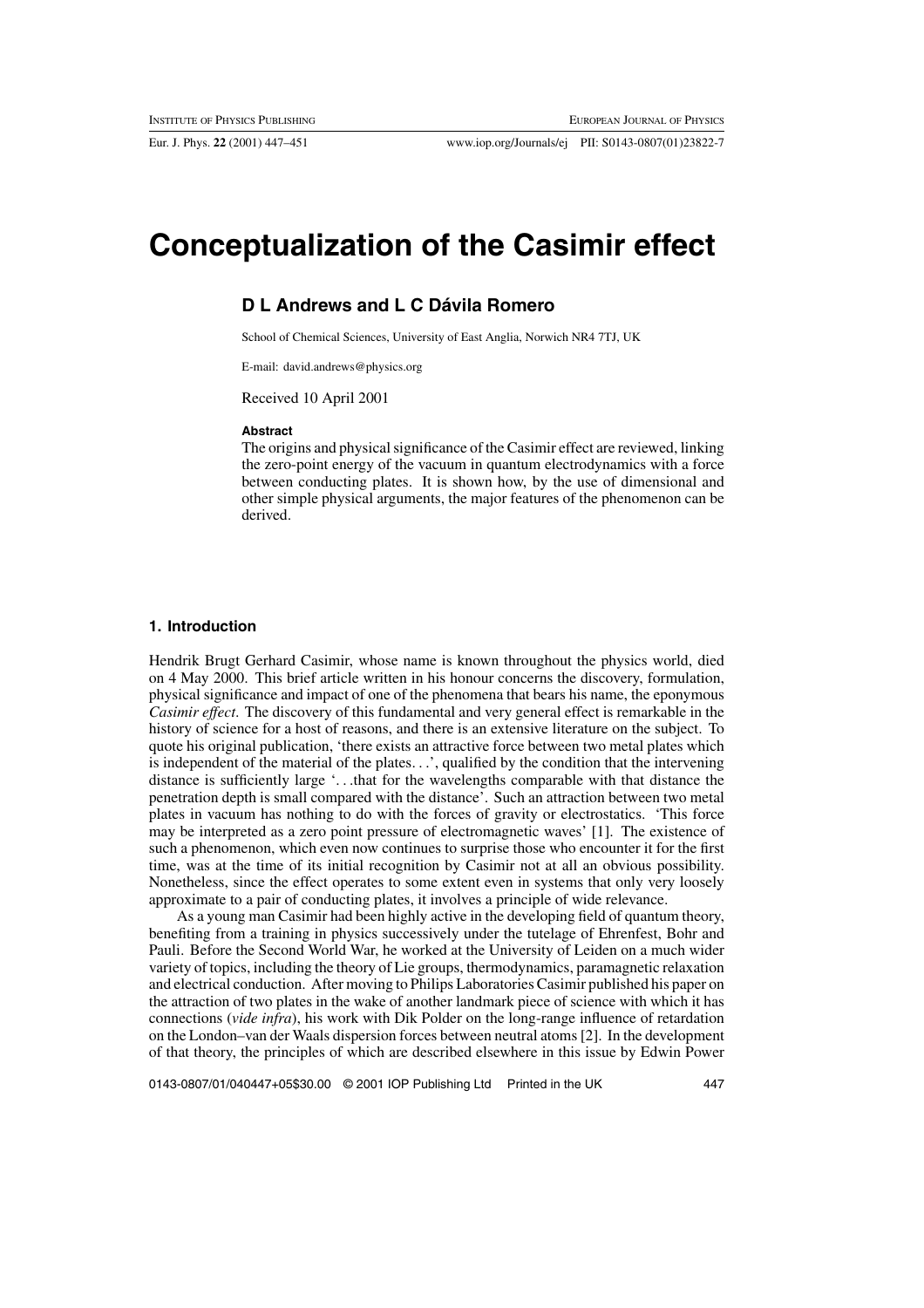[3], the first step was the derivation of the potential energy of interaction between a neutral atom and an infinite perfectly conducting plate, which in SI units can be expressed as

$$
\Delta E = -\frac{3\hbar c}{32\pi^2 \varepsilon_0} \frac{\alpha}{R^4} \tag{1}
$$

where  $\alpha$  is the atomic polarizability and R the distance between the atom and the plate. (In older systems of units where the factor of  $4\pi\epsilon_0$  is absent, the polarizability has the dimensions of volume). It was the consideration of this primary relationship that subsequently led Casimir to focus directly on the attraction between two such plates, formulating the result for a force per unit area of magnitude:

$$
P = \frac{\pi^2 \hbar c}{240a^4} \tag{2}
$$

where a is the separation between the plates. In passing we celebrate the fact that  $(2)$  is a rare and happy instance, in this branch of physics, of an equation that needs no conversion between any of the major systems of units. More significantly, however, it is a result that invokes no electrical constants.

The physical explanation that underpins the derivation of the above formula invokes the concept of quantization of the electromagnetic field. Quantum electrodynamics establishes that for each mode of the radiation field the associated energy levels are equally spaced (as is true for any harmonic oscillator) and each level is associated with an integer number of photons. Again, from the quantum treatment of harmonic motion, the lowest level for each such mode has a finite zero-point energy, a physical manifestation of quantum uncertainty. For the electromagnetic field in free space, there exist an infinite number of radiation modes, each contributing to an infinite zero-point energy. However in the presence of two parallel, perfectly conducting plates, only longitudinal waves that have nodes at each surface are supported (at the microscopic level much the same principle is at work in the modern theory of photonic crystals). There is no effective constraint on shorter wavelengths, since each plate '...is hardly an obstacle at all and therefore the zero point energy of these waves will not be influenced by the position...' [1]. The net (still infinite) zero-point energy between the plates is nonetheless countably modified through the presence of the plates. The energy shift has to be interpreted in terms of a lowering in the potential energy as the plates are moved towards each other from infinite separation. Relating this to the force required to separate the plates results in an expression for the pressure exerted.

### **2. Didactic approaches to the formula**

In Casimir's derivation, which in common with many subsequent treatments of the interaction is relatively short but mathematically quite intricate, the material properties of the plates are fully encompassed by the twin assumptions of perfect conductivity and planarity; neither charge nor electric polarization is involved. The familiar approximation methods of perturbation theory based on expansions in powers of the electron charge are not well suited to dealing with such a task, and in the calculational procedure some relatively unusual procedures had to be brought into play. In fact it is notable that the *basis* for the calculation entails no further assumptions at all, although calculational approximations are involved in securing a simple form for the final result. A large number of more or less equally demanding theoretical treatments is now to be found in the extensive literature of the subject, and it is not the intention to reproduce any such derivation here—the reader is instead referred to the excellent accounts by Power [4] and by Milonni [5], for example. Instead it is our purpose as a didactic exercise to see how far one can get using simple physical and dimensional arguments—especially since some purposely over-simplified treatments have been shown to give results of similar form but having slightly different numerical factors. Certainly it is easy enough, given the premise of a mechanism for such an interaction, first to determine its sign.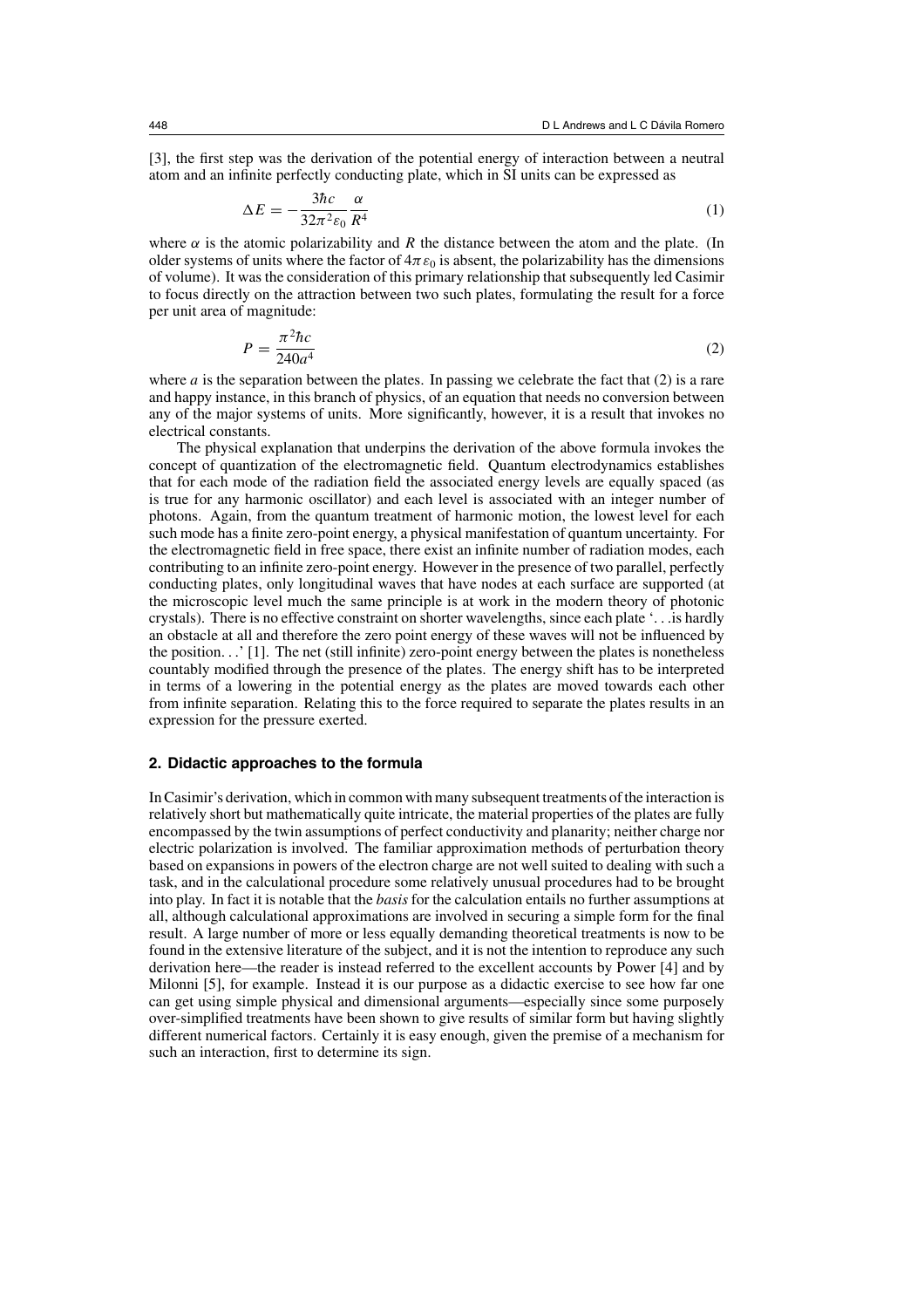It is considered that the presence of the two parallel conducting plates imposes conditions on the vacuum radiation modes that can be supported in their midst, the region of space commonly called the *cavity*. The premise is that, because the cavity cannot support modes whose half-wavelength will not fit an integer number of times inside it, the longest supportable wavelength is of half the plate separation, and all other allowed modes are correspondingly higher order harmonics—the detailed calculation has also to take account of the transverse mode structure. For the excluded modes the corresponding zero-point energies associated with vacuum fluctuations are therefore absent, whereas in the absence of the plates such modes would make their usual free-space contributions to the vacuum energy. So the presence of the plates engenders an energy loss  $-\Delta E$  in the cavity, signifying a negative potential energy U. On physical grounds this must reduce with distance, so that  $U$  has to be a negatively sloped monotonic function of the plate separation  $a$ . As is verified below, this means that the distance dependence of the potential energy has the functional form of an inverse power law, and consequently the corresponding force  $F = -\int U \, d\alpha$  itself results in a negative quantity, signifying attraction between the plates. (More precisely  $F = -\int U \, da$ , where *a* is the displacement vector of one plate with respect to the other and  $\boldsymbol{F}$  is the force the former plate experiences).

On seeking the detailed form of the force equation, dimensional arguments can profitably be brought into play. Such arguments are of unusual transparency in this case, precisely *because* the phenomenon entails no electrical properties (such as the electric charge or permittivity that arise in connection with dispersion forces, for example). This is why the Casimir formula is cast in exactly the same form irrespective of the system of units employed. Suppose then that the functional form is sought for the quantum force between the parallel plates. For fairly obvious physical reasons the net force must be dependent on the plate area, and it can be anticipated that the corresponding pressure is area independent—although this is an assumption we return to subsequently. So, the only variable in terms of which this pressure  $p$  can be cast is the separation a. As a quantum effect the result must invoke Planck's constant  $\hbar$  and, also, conceivably the speed of light  $c$ , since the latter is the only other independent universal constant involved with electromagnetic radiation. If we write  $P = a^x c^y h^z$  and use dimensional analysis, then since  $[P] = [M][\tilde{L}]^{-1}[T]^{-2}$ ,  $[a] = [L]$ ,  $[c] = [L][T]^{-1}$ ,  $[\hbar] = [M][L]^2[T]^{-1}$ , we obtain the following simultaneous equations for [M],  $1 = z$ ; for [L],  $-1 = (x + y + 2z)$ ; and for [T],  $-2 = -(y + z)$ . Hence the result is of the form  $P \sim \hbar c a^{-4}$ .

If the plate area  $l^2$  were to be also included as a possible variable, dimensional analysis would yield the incompletely determined form  $P \sim \hbar c a^{x} l^{2w}$ , with  $x+2w = -4$ . For symmetry reasons the area of not just one plate but *both* would have to play the same role—and with two plates of the same area,  $w$  would have to be even. It is inconceivable that  $w$  could be positive, since then the effect could easily yield immense forces with even moderately large plates, and any such effect operative over macroscopic scales would have long been well known. However with w even and negative, then unless x was zero, which would signal the unreasonable possibility of a distance-independent result,  $x$  would have to be positive, giving the equally unpalatable prospect of a force increasing with distance. Since these alternative scenarios are so clearly unphysical there is no possibility for doubt that a force per unit plate area is the requisite form for the result as given above. It then follows that the force on each plate is given by  $F \sim \hbar c l^2 a^{-4}$  and the corresponding potential energy of interaction is  $U \sim \frac{hc l^2 a^{-3}}{2}$ . As shown above, it ensues that both F and U must carry negative signs.

Although a multiplicity of other physical grounds for the Casimir–Polder interaction can be argued, the basic premise for the Casimir effect is remarkably robust, namely the zeropoint energy of the vacuum. The only significantly different route to the result is one based instead on the notion of a vacuum photon momentum, interpreting the force on each plate in terms of the reduction (owing to the cavity exclusion of insupportable modes) of a vacuum Maxwell–Bartoli radiation pressure. The premise here is one that is less generally useful or indeed measurable—since the vector character of the envisaged  $\frac{1}{2}\hbar k$  zero-point momentum per mode of wave-vector *k* necessarily sums to zero [6]. Nonetheless the concept again affords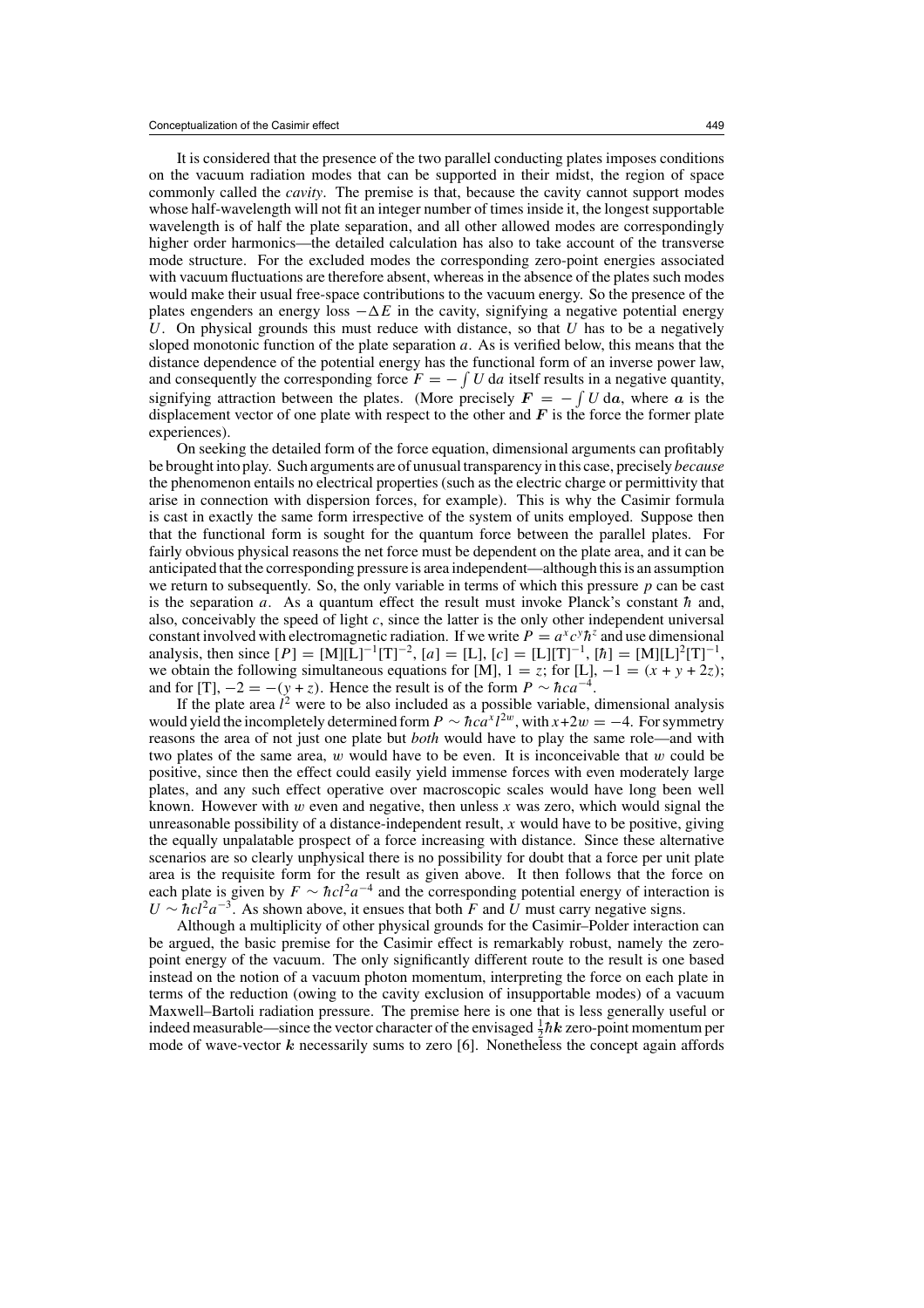a transparent link to the functional form of equation (2). Consider a cubic cavity of side a. Any particles of momentum  $p$  bouncing back and forth between opposite walls would at each wall impact impart a momentum change  $2p$ , with a repeat interval given by the roundtrip time  $2a/c$ . From Newton's Second Law the associated time-averaged force is  $pc/a$  and the force per unit area is  $pc/a^3$ . Elementary quantum considerations dictate that, since the system has a localization uncertainty  $a$ , then even with no particles present there is a residual linear momentum uncertainty  $\neg \hbar / a$ , with an ensuing uncertainty in the force per unit area  $~\sim \frac{hc}{a^4}$ . As with the notion of zero-point energy itself, such an uncertainty for a quantity which classically should be zero reflects a finite physical value, and the result gives a clear indication of its form.

### **3. Physical significance and impact**

The links that exist between the theory of the Casimir effect and the Casimir–Polder dispersion interaction between atoms are less transparent than might at first be suspected. The latter exhibits retardation effects that modify the form of the distance dependence at large distances, owing to the finite time of signal propagation; the former does not. In its quantum mechanical formulation the latter generally invokes perturbation theory, whereas the former does not. (Although classical formulations of the Casimir–Polder interaction appear to circumvent such approximations, the concept of atomic polarizability thereby entailed is itself an approximation based on precisely linear optical response.) A *perfectly* polarizable atom, whose polarizability in old-fashioned units would equate to its physical volume, corresponds to a classical object with a continuum of energy levels. As such the onset of retardation effects associated with inter-atomic interactions would become significant only at an essentially infinite range. Indeed, if the non-retarded (short-range) London form of the interatomic potential is employed as a basis for pairwise summing of interactions between atomic components of the plates, the result does indeed run with  $a^{-4}$ . Nonetheless, even then the summing of interactions between atomic components of the two plates fails to deliver the correct numerical factor because it is based only on pairwise interactions [7].

It is interesting to reflect on the fact that the original prediction of the Casimir effect should come from the hand of an industrial scientist—perhaps a little less surprising at the time than would be the case today, when direct profitability is the universal byword. However, although it may have been an unlikely provenance for this particular work, Philips Laboratories in Eindhoven has continued to nurture a great deal of other fundamental research, a later example being the landmark series of publications on radiation trapping in atomic vapours by van Trigt—see for example [8] and references therein. It is certainly notable that Casimir developed his theory at a time when the development of quantum electrodynamics was still at a very early stage. Moreover his result anteceded by nearly a decade the first (not entirely convincing) attempts at experimental detection [9–11]—see also [12]. Casimir had himself appeared somewhat reticent on the likelihood of experimental verification, and it is clear that attempted measurements were fraught with a host of experimental difficulties, not least the obviation of electrostatic and gravitational interference. As such the phenomenon appears to have acquired the connotation of being academically interesting but fundamentally esoteric, and it is perhaps not so surprising that it was not until 1996 that the first definitive measurements verified the existence of a force exactly as Casimir had predicted  $[13, 14]$ <sup>1</sup>.

Admitting the reality of the zero-point electromagnetic energy of the vacuum is conceptually, mathematically and inextricably linked with acceptance of the notion of *vacuum fluctuations* [15], which play a key role in the quantum electrodynamical explanation of *spontaneous emission* [16, 17]. The fact that numerous alternative means of explicating that much more familiar process have been sought over many years, since semiclassical theory

<sup>&</sup>lt;sup>1</sup> To avoid the problem of keeping two flat surfaces parallel, experimental measurements have usually been made on the forces between one plane and a sphere, introducing a different functional form to the Casimir force.